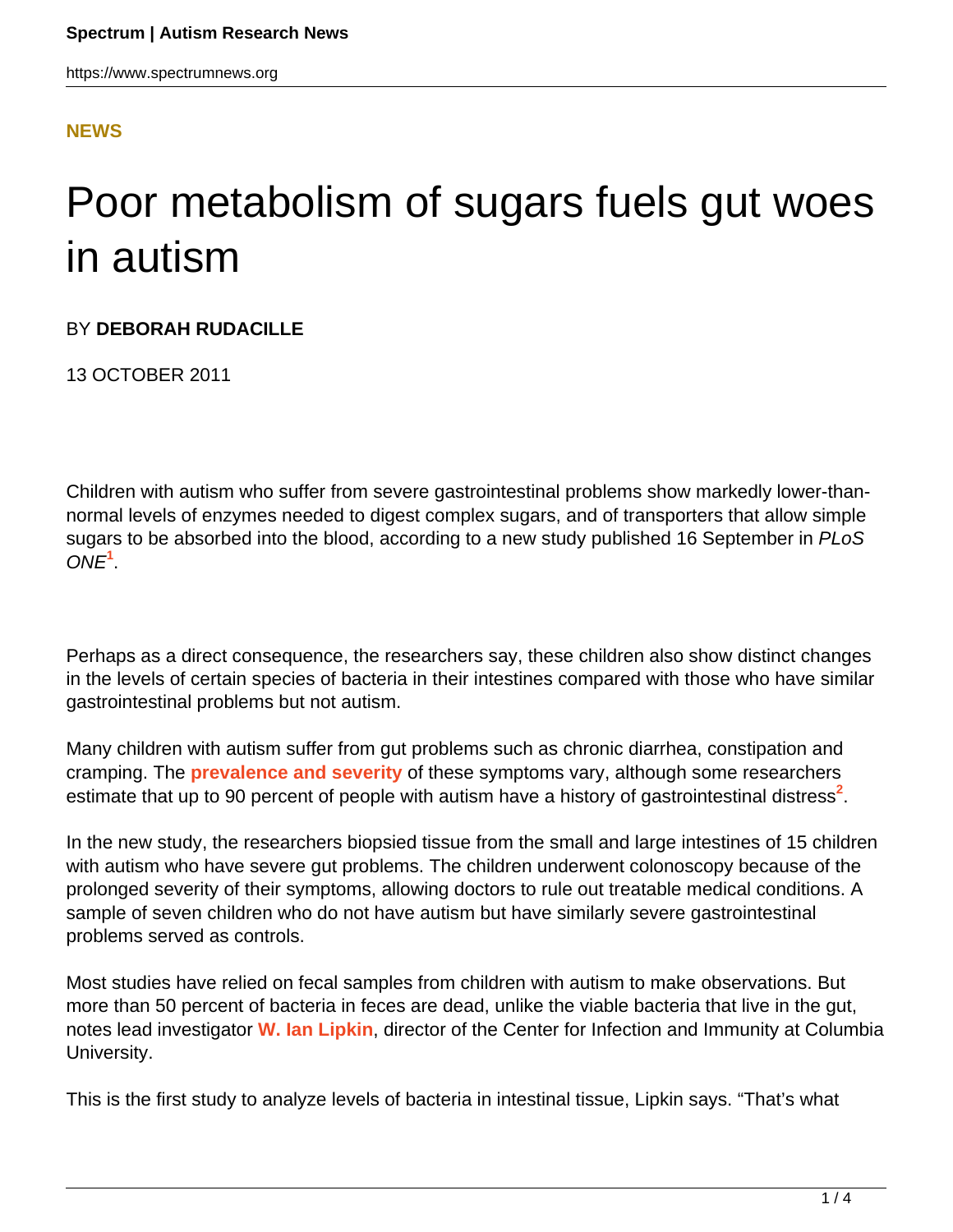https://www.spectrumnews.org

makes this so powerful."

## **Gut reaction:**

Parents of children with autism have long reported gastrointestinal problems such as bloating, flatulence, diarrhea, constipation and abdominal pain in their children. Some have resorted to **[special diets](https://www.spectrumnews.org/blog/2010/food-for-thought)** to alleviate these problems, although there is **[no evidence](studies-find-no-evidence-for-gluten-free-diets-benefits-in-autism)** to support their effectiveness.

A 2005 paper reported high levels of Clostridium bacteria, which can produce neurotoxins, in the gut of children with autism**<sup>3</sup>** . Since then, other studies have explored connections between altered levels of gut bacteria and skewed brain development<sup>4</sup>.

According to one study published earlier this year, mice lacking the normal complement of gut bacteria are hyperactive and show **[abnormal expression in dozens of genes](studies-implicate-gut-bacteria-in-autism)** and altered processing of key **[neurotransmitters](https://www.spectrumnews.org/wiki/neurotransmitters)**.

In the new study, the researchers found that levels of three enzymes responsible for breaking down sugars — sucrose-isomaltase, maltase-glucoamylase and lactase — are significantly lower in the ilea, or terminal small intestines, of children with autism. More than 90 percent of the children have deficits in at least two of these enzymes and 73 percent in all three.

The study also found significantly lower levels of SGLT1 and GLUT2, proteins responsible for transporting glucose and other sugars from the lumen — the cavity in which nutrients are absorbed — into the bloodstream of children with autism.

This impaired ability to both metabolize and absorb dietary sugars appears to create abnormal levels of several key bacteria in the ilea and secum, or proximal large intestine, of children with autism.

"When you can't absorb [the sugars], they go downstream, and the bugs use them," says **[Derrick](http://www.psychology.uwo.ca/autism/index.htm) [MacFabe](http://www.psychology.uwo.ca/autism/index.htm)**, director of the Kilee Patchell-Evans Autism Research Group at the University of Western Ontario in Canada, who was not involved with the study.

Some of these intestinal bacteria produce short-chain fatty acids, which animal studies have shown produce effects on cell physiology, lipid metabolism, immune function and gene expression, he points out**<sup>5</sup>** . "So these researchers provide a plausible mechanism for how unique bacterial populations in the gut could affect brain and behavior," he says.

The new study is consistent with data showing disruption of the gut microbiome as a key factor in autism, he adds. "It also provides indirect evidence of carbohydrate meals increasing autism gut symptoms and behavioral worsening."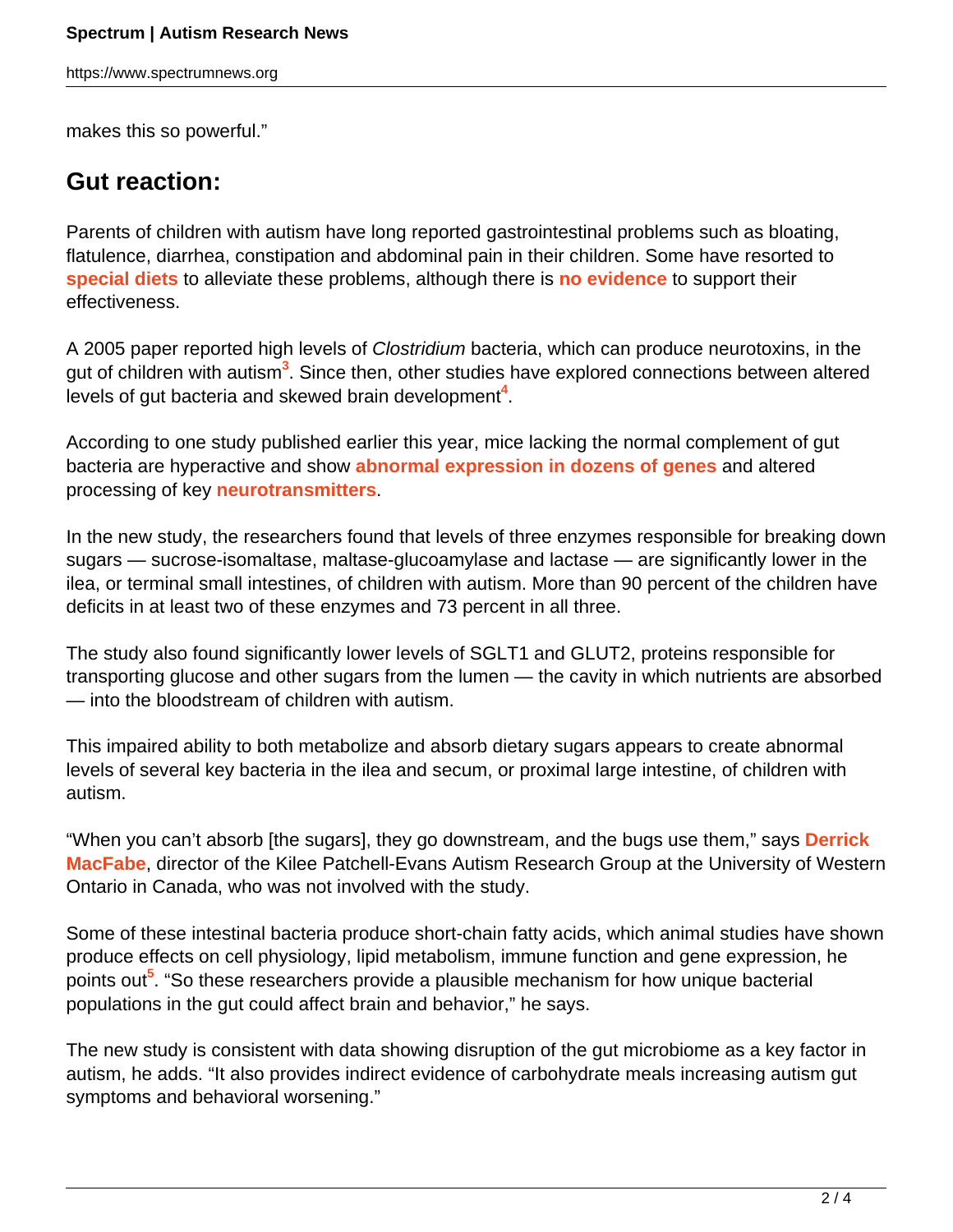### Skewed ration:

For example, the new study found that the intestines of children with autism show higher levels of Firmicutes and Proteobacteria, and lower levels of Bacteroidetes,as well as a skewed ratio of two other groups of bacteria, compared with controls.

A study last year found an increase in Bacteroidetes in the feces of children with autism**<sup>6</sup>** , but those findings don't necessarily conflict with the new results, the researchers say. The new study found lower levels of Bacteroidetes in the mucosal epithelium in the gut, notes **[Brent Williams](http://cii.columbia.edu/team.htm?Jj946h&cid=ynerfc)**, associate research scientist at the Center for Infection and Immunity at Columbia.

"We think that is due to the changes in carbohydrate digestion. The Bacteroidetesmight be outcompeted for growth in the intestine and just wash out in the feces," Williams says.

The small size of the sample is the chief weakness of the study, say other experts.

"The data are intriguing but there is a clear need for a larger study," says **[Ellen Li](http://gastro.wustl.edu/faculty/li.html)**, professor of gastroenterology at Washington University in St. Louis.

Lipkin admits that the difficulty in obtaining more tissue samples may make replicating the study's findings challenging. Parents of children with mild gastrointestinal complaints are unlikely to agree to colonoscopy, which requires heavy sedation and carries the risk of perforating the bowel.

The researchers are assessing fecal material from a larger sample to see whether it confirms their observations. They also plan to test whether small proteins associated with various bacteria can be traced in the blood of children with autism.

"I'm not suggesting that these bacteria cause autism," says Lipkin. "But many parents will tell you that kids improve after a course of antibiotics and probiotics. This brings it out of a black box into something we can measure in a rigorous way."

## **References:**

- 1: Williams B.L. et al. PLoS ONE 6:e24585 (2011) **[PubMed](http://www.ncbi.nlm.nih.gov/pubmed/21949732)**
- 2: Valicenti-McDermott M. et al. J. Dev. Behav. Pediatr. **27**, S128-S136 (2006) **[PubMed](http://www.ncbi.nlm.nih.gov/sites/entrez/16685179)**
- 3: Parracho H.M. et al. J. Med. Microbiol. **54**, 987-991 (2005) **[PubMed](http://www.ncbi.nlm.nih.gov/pubmed/16157555)**
- 4: Diaz Heijtz R. et al. Proc. Natl. Acad. Sci. USA Epub ahead of print (2011) **[Full Text](http://www.pnas.org/content/early/2011/01/26/1010529108.short)**
- 5: MacFabe D.F. et al. Behav. Brain Res. **176**, 149-169 (2007) **[PubMed](http://www.ncbi.nlm.nih.gov/pubmed/16950524)**